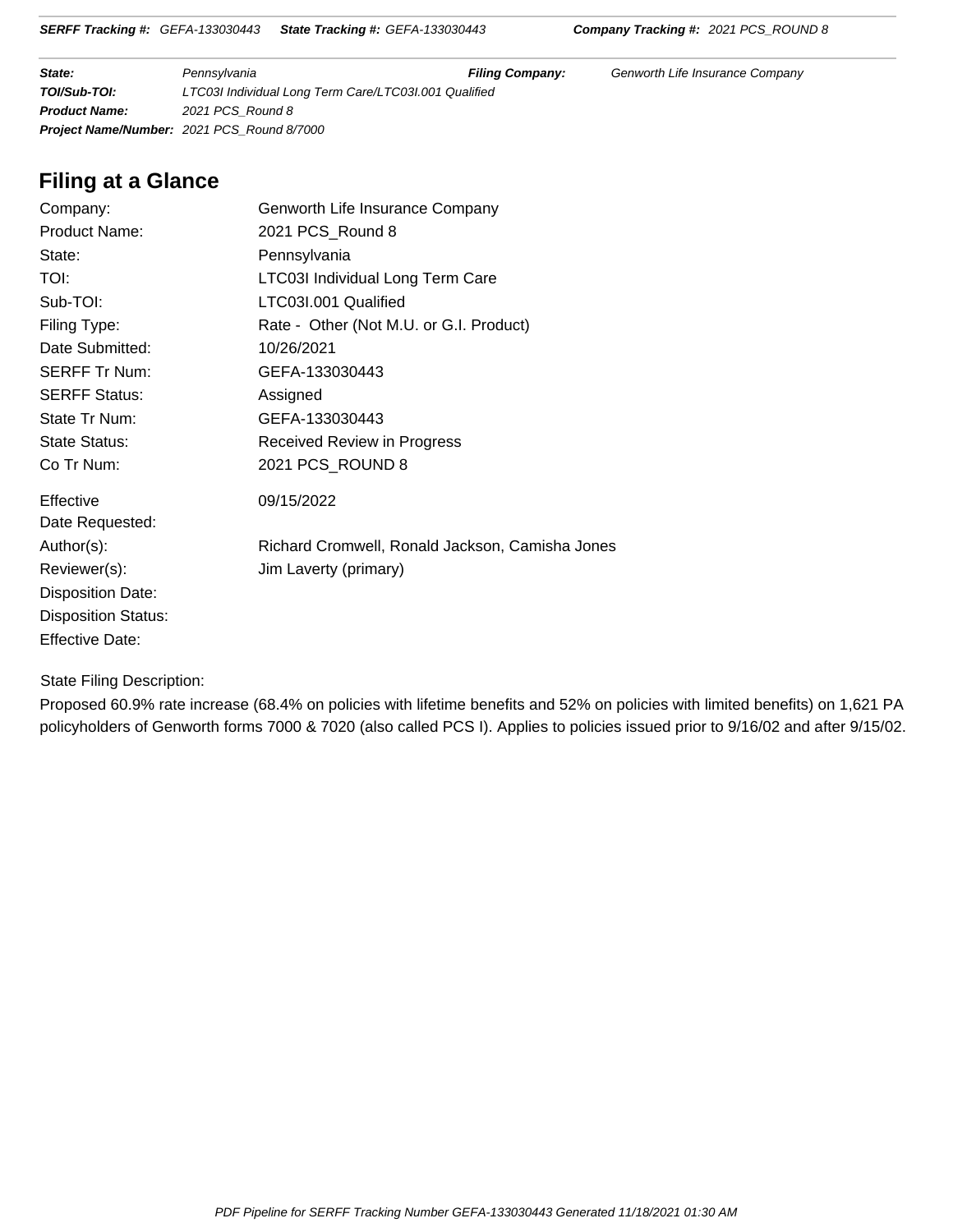**State:** Pennsylvania **Filing Company:** Genworth Life Insurance Company **TOI/Sub-TOI:** LTC03I Individual Long Term Care/LTC03I.001 Qualified **Product Name:** 2021 PCS\_Round 8 **Project Name/Number:** 2021 PCS\_Round 8/7000

#### **General Information**

Project Name: 2021 PCS\_Round 8 Status of Filing in Domicile: Authorized Project Number: 7000 **Date Approved in Domicile: 10/28/2020** Requested Filing Mode: Review & Approval Domicile Status Comments: N/A Explanation for Combination/Other: Market Type: Individual Submission Type: New Submission **Individual Market Type:** Overall Rate Impact: 60.9% Filing Status Changed: 10/27/2021

Deemer Date: Created By: Ronald Jackson

Filing Description:

State Status Changed: 11/18/2021 Submitted By: Ronald Jackson Corresponding Filing Tracking Number: State TOI: LTC03I Individual Long Term Care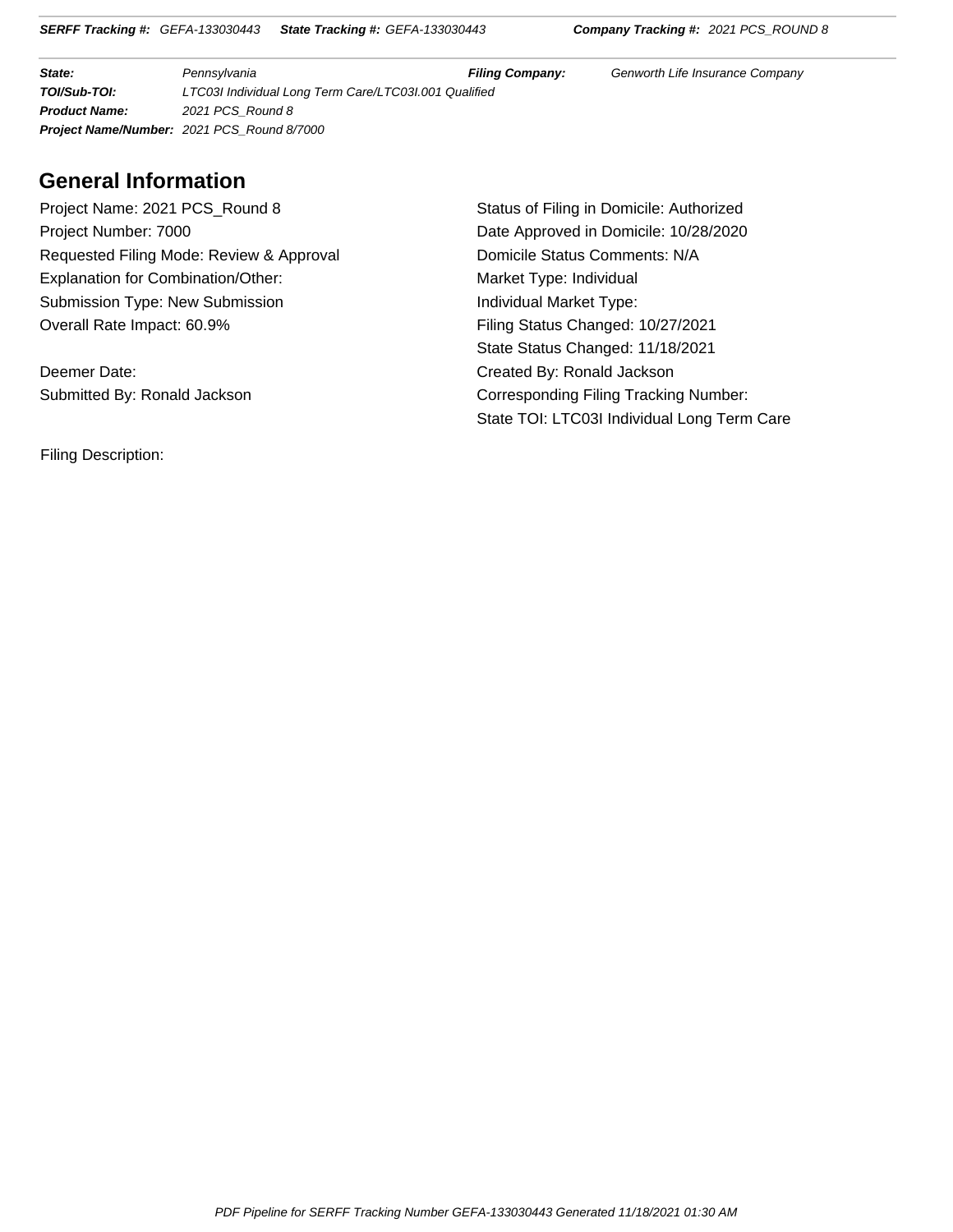**State: Example 2** Pennsylvania **Filing Company:** Genworth Life Insurance Company **TOI/Sub-TOI:** LTC03I Individual Long Term Care/LTC03I.001 Qualified **Product Name:** 2021 PCS\_Round 8 **Project Name/Number:** 2021 PCS\_Round 8/7000

RE:Genworth Life Insurance Company (GLIC) Company NAIC No: 70025 Policy Forms: 7000 et al, 7020 et al

The referenced filing is a Long Term Care (LTC) rate schedule change request. This filing applies to the referenced policy forms issued in Pennsylvania between October 1994 and June 2003. These forms are also referred to by Genworth Life Insurance Company ("GLIC") as PCS I and are no longer being sold.

PCS I was included in the Multistate Rate Review (EX) Subgroup Pilot. Per the advice of the Subgroup, please reference the Multi State Review Pilot ICC filing GEFA-132320522.

GLIC will offer insureds affected by the premium increase several alternative options to change their benefits in order to maintain a premium rate level reasonably similar to what they were paying prior to the rate increase. The benefit and rate combinations are consistent with the rate tables approved by the Department.

Any applicable fees will be submitted as an EFT payment via SERFF.

The contact person for this filing is:

Matthew Haladay, FSA, MAAA Assistant Vice President & Actuary Genworth Life Insurance Company 6620 W Broad Street Richmond, VA 23230 Phone: (804) 484-3826 Matthew.Haladay@genworth.com

Thank you for your assistance in reviewing this filing.

Respectfully,

Jamala Arland, FSA, MAAA Vice President & Actuary, LTC Inforce Management Genworth Life Insurance Company

## **Company and Contact**

#### **Filing Contact Information**

Ronald N. Jackson, Contract Analyst ronald.jackson@genworth.com Product Compliance P O Box 27601 Richmond, VA 23261-7601

804-289-6725 [Phone] 804-281-6916 [FAX]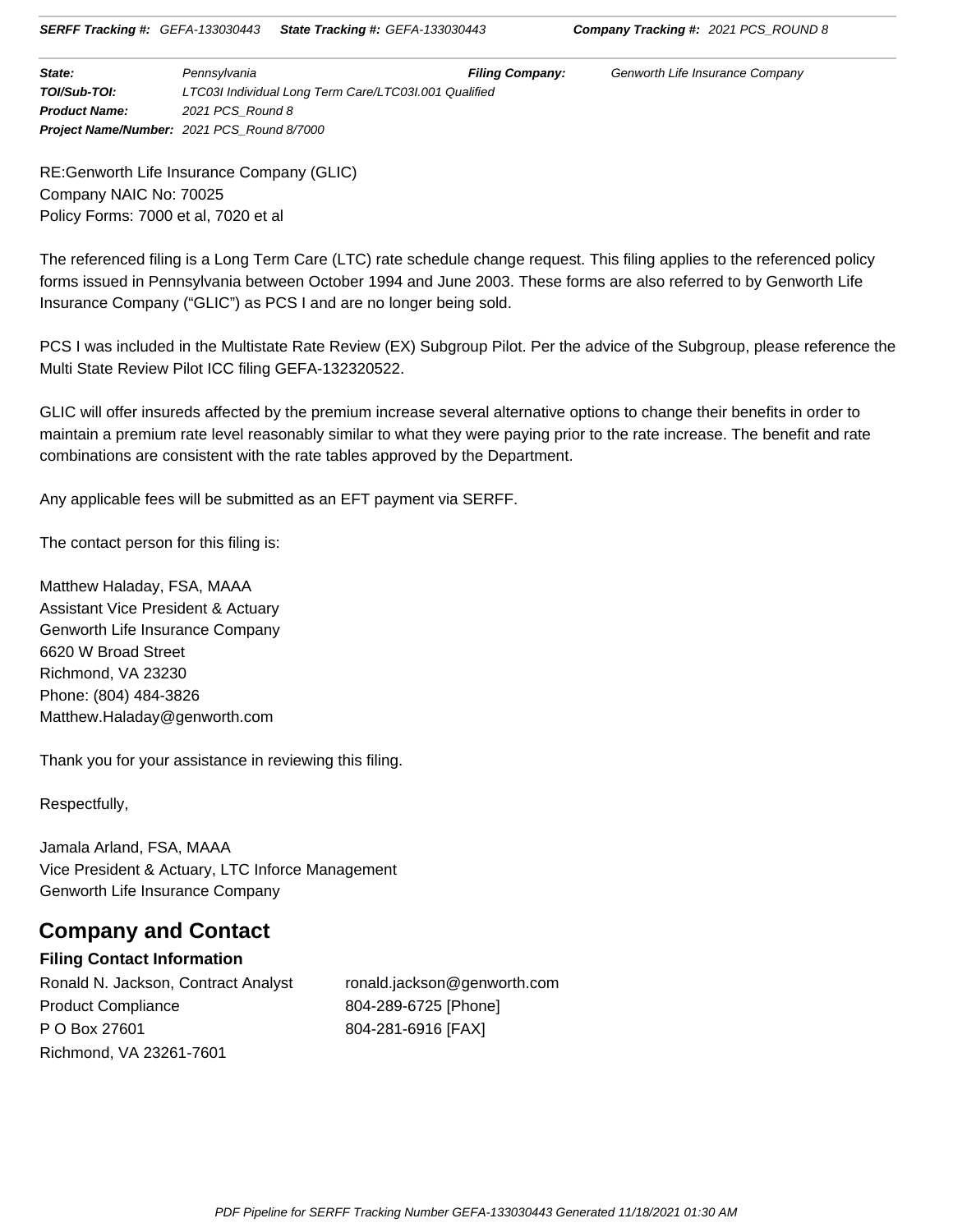| State:               | Pennsylvania                                          | <b>Filing Company:</b> | Genworth Life Insurance Company |  |
|----------------------|-------------------------------------------------------|------------------------|---------------------------------|--|
| TOI/Sub-TOI:         | LTC03I Individual Long Term Care/LTC03I.001 Qualified |                        |                                 |  |
| <b>Product Name:</b> | 2021 PCS Round 8                                      |                        |                                 |  |
|                      | <b>Project Name/Number: 2021 PCS Round 8/7000</b>     |                        |                                 |  |

#### **Filing Company Information**

| (804) 281-6600 ext. [Phone]     | FEIN Number: 91-6027719 | State ID Number:            |
|---------------------------------|-------------------------|-----------------------------|
| Richmond, VA 23230              | Group Name:             | Annuity                     |
| 6610 W Broad Street             | Group Code: 4011        | Company Type: LifeHealth &  |
| Genworth Life Insurance Company | CoCode: 70025           | State of Domicile: Delaware |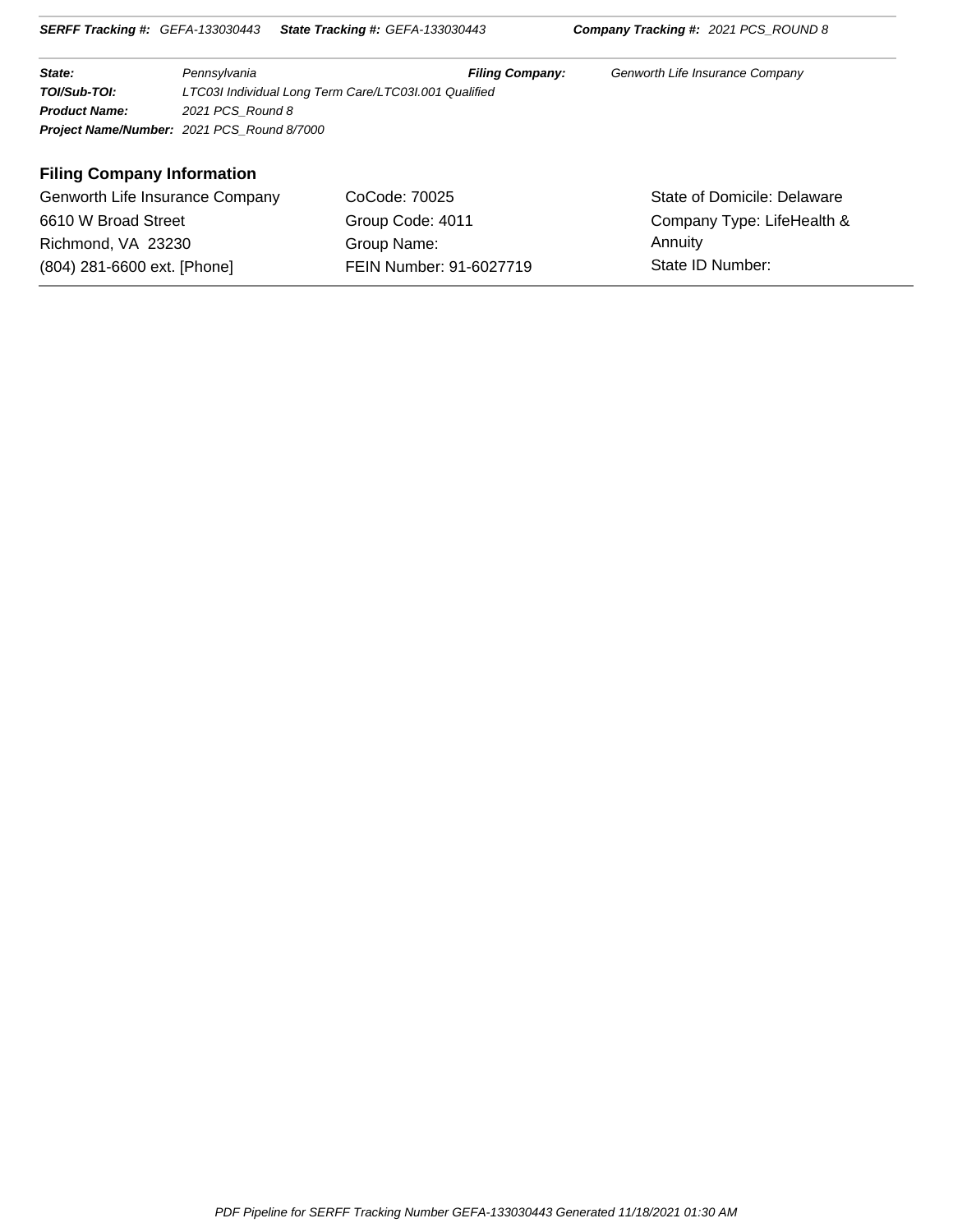| <b>SERFF Tracking #: GEFA-133030443</b> |                                            | <b>State Tracking #: GEFA-133030443</b>                      |                        | <b>Company Tracking #: 2021 PCS_ROUND 8</b> |  |  |  |  |
|-----------------------------------------|--------------------------------------------|--------------------------------------------------------------|------------------------|---------------------------------------------|--|--|--|--|
| State:                                  | Pennsylvania                               |                                                              | <b>Filing Company:</b> | Genworth Life Insurance Company             |  |  |  |  |
| TOI/Sub-TOI:                            |                                            | LTC03I Individual Long Term Care/LTC03I.001 Qualified        |                        |                                             |  |  |  |  |
| <b>Product Name:</b>                    |                                            | 2021 PCS Round 8                                             |                        |                                             |  |  |  |  |
|                                         | Project Name/Number: 2021 PCS Round 8/7000 |                                                              |                        |                                             |  |  |  |  |
| <b>Filing Fees</b>                      |                                            |                                                              |                        |                                             |  |  |  |  |
| <b>State Fees</b>                       |                                            |                                                              |                        |                                             |  |  |  |  |
| Fee Required?                           | Yes                                        |                                                              |                        |                                             |  |  |  |  |
| Fee Amount:                             | \$100.00                                   |                                                              |                        |                                             |  |  |  |  |
| Retaliatory?                            | Yes                                        |                                                              |                        |                                             |  |  |  |  |
| Fee Explanation:                        |                                            | DE, the domiciliary state, requires \$100 for a rate filing. |                        |                                             |  |  |  |  |
| Per Company:                            | Yes                                        |                                                              |                        |                                             |  |  |  |  |

| Company                         | Amount   | Date Processed      | <b>Transaction #</b> |  |
|---------------------------------|----------|---------------------|----------------------|--|
| Genworth Life Insurance Company | \$100.00 | 10/26/2021 05:12 PM | 214950249            |  |
| EFT Total                       | \$100.00 |                     |                      |  |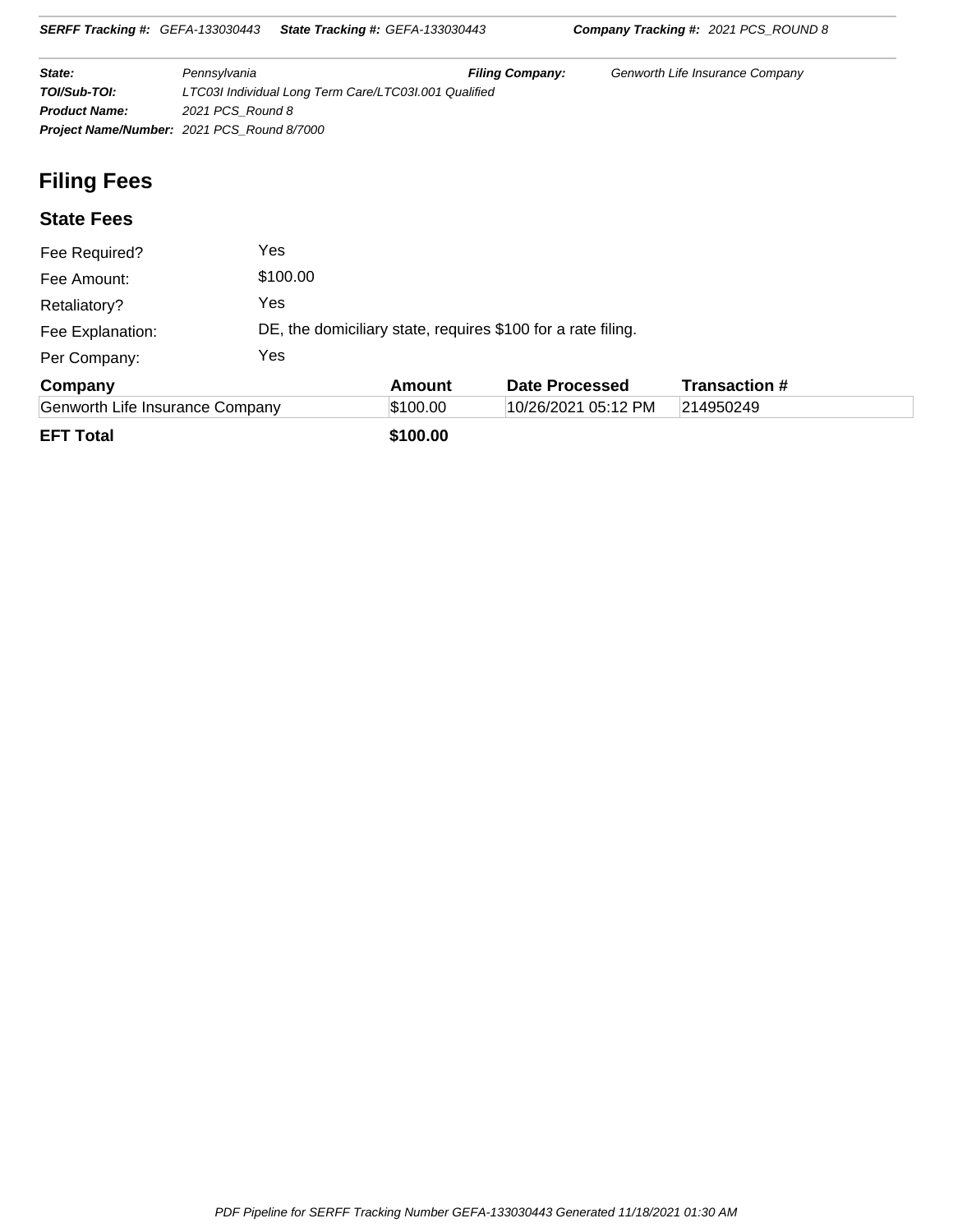| <b>SERFF Tracking #:</b>    | GEFA-133030443        | <b>State Tracking #:</b>                              | GEFA-133030443         | Company Tracking #:             | 2021 PCS ROUND 8 |  |
|-----------------------------|-----------------------|-------------------------------------------------------|------------------------|---------------------------------|------------------|--|
| State:                      | Pennsvlvania          |                                                       | <b>Filing Company:</b> | Genworth Life Insurance Company |                  |  |
| TOI/Sub-TOI:                |                       | LTC03I Individual Long Term Care/LTC03I.001 Qualified |                        |                                 |                  |  |
| <b>Product Name:</b>        |                       | 2021 PCS Round 8                                      |                        |                                 |                  |  |
| <b>Project Name/Number:</b> | 2021 PCS Round 8/7000 |                                                       |                        |                                 |                  |  |

## **Rate Information**

#### Rate data applies to filing.

| <b>Filing Method:</b>                            | <b>SERFF</b>   |
|--------------------------------------------------|----------------|
| <b>Rate Change Type:</b>                         | Increase       |
| <b>Overall Percentage of Last Rate Revision:</b> | 18.400%        |
| <b>Effective Date of Last Rate Revision:</b>     | 09/15/2021     |
| <b>Filing Method of Last Filing:</b>             | <b>SERFF</b>   |
| <b>SERFF Tracking Number of Last Filing:</b>     | GEFA-132645199 |

### **Company Rate Information**

| Company                            | Overall %<br><b>Indicated</b> | Overall %<br>Rate | <b>Written Premium</b><br>Change for | <b>Number of Policy</b><br><b>Holders Affected</b> | Written<br><b>Premium for</b> | Maximum %<br>Change | Minimum %<br>Change |
|------------------------------------|-------------------------------|-------------------|--------------------------------------|----------------------------------------------------|-------------------------------|---------------------|---------------------|
| Name:                              | Change:                       | Impact:           | this Program:                        | for this Program:                                  | this Program:                 | (where reg'd):      | (where reg'd):      |
| Genworth Life Insurance<br>Company | 60.900%                       | 60.900%           | \$3,824,577                          | ,621                                               | \$6,277,836                   | 68.400%             | 52.000%             |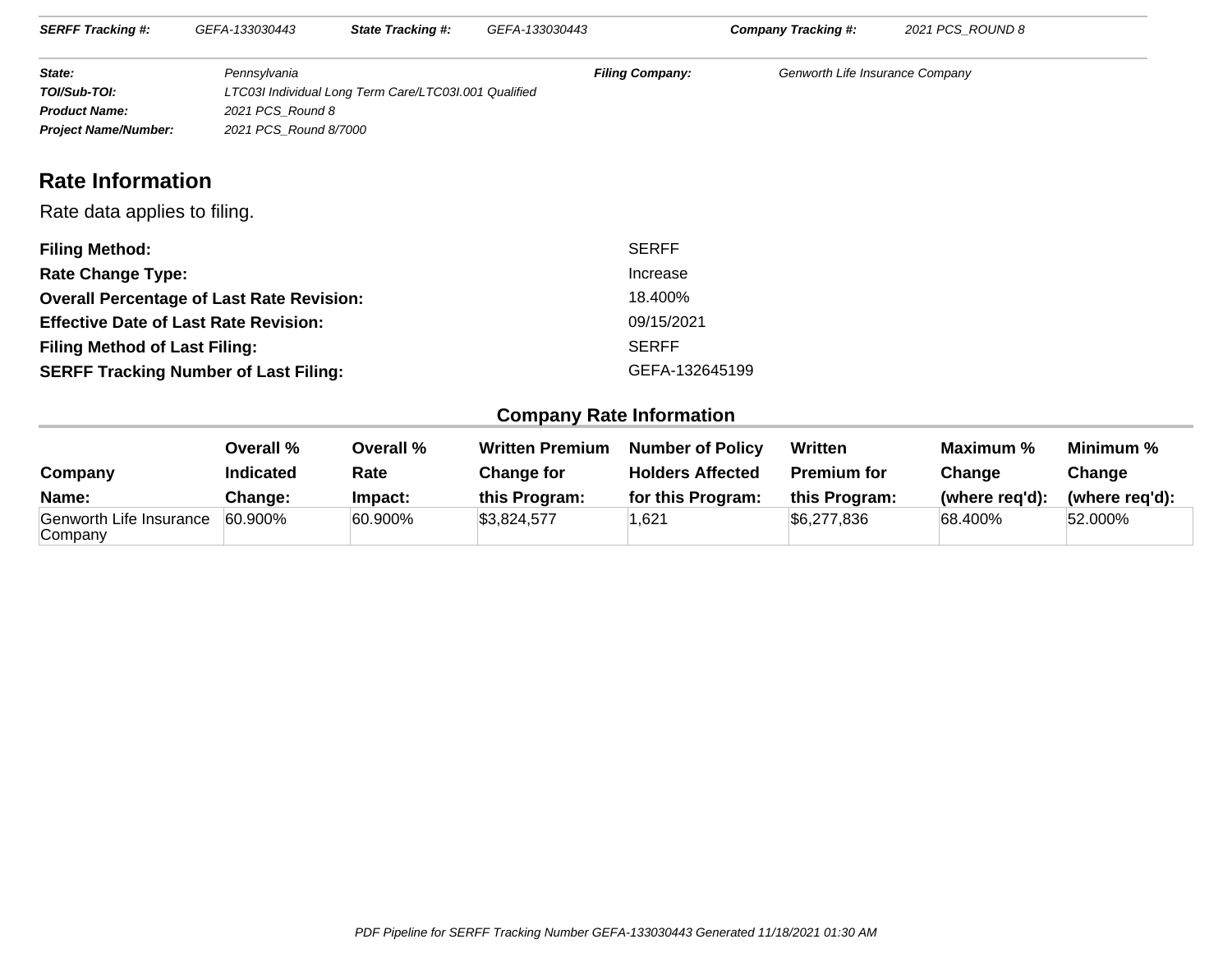| <b>SERFF Tracking #:</b>    | GEFA-133030443        | <b>State Tracking #:</b>                              | GEFA-133030443         | Company Tracking #:             | 2021 PCS ROUND 8 |  |
|-----------------------------|-----------------------|-------------------------------------------------------|------------------------|---------------------------------|------------------|--|
| State:                      | Pennsylvania          |                                                       | <b>Filing Company:</b> | Genworth Life Insurance Company |                  |  |
| TOI/Sub-TOI:                |                       | LTC03I Individual Long Term Care/LTC03I.001 Qualified |                        |                                 |                  |  |
| <b>Product Name:</b>        | 2021 PCS Round 8      |                                                       |                        |                                 |                  |  |
| <b>Project Name/Number:</b> | 2021 PCS Round 8/7000 |                                                       |                        |                                 |                  |  |

# **Supporting Document Schedules**

| <b>Satisfied - Item:</b> | Transmittal Letter (A&H)           |
|--------------------------|------------------------------------|
| <b>Comments:</b>         |                                    |
| Attachment(s):           | PA PCS I Cover Letter 20211015.pdf |
| <b>Item Status:</b>      |                                    |
| <b>Status Date:</b>      |                                    |
|                          |                                    |
| <b>Bypassed - Item:</b>  | Actuarial Certification (A&H)      |
| <b>Bypass Reason:</b>    | Refer to Cover Letter.             |
| Attachment(s):           |                                    |
| <b>Item Status:</b>      |                                    |
| <b>Status Date:</b>      |                                    |
| <b>Bypassed - Item:</b>  | Advertisements (A&H)               |
| <b>Bypass Reason:</b>    | N/A to this filing.                |
| Attachment(s):           |                                    |
| <b>Item Status:</b>      |                                    |
| <b>Status Date:</b>      |                                    |
|                          |                                    |
| <b>Bypassed - Item:</b>  | Authorization to File (A&H)        |
| <b>Bypass Reason:</b>    | N/A to this filing.                |
| Attachment(s):           |                                    |
| <b>Item Status:</b>      |                                    |
| <b>Status Date:</b>      |                                    |
| <b>Bypassed - Item:</b>  | Insert Page Explanation (A&H)      |
| <b>Bypass Reason:</b>    | N/A to this filing.                |
| Attachment(s):           |                                    |
| <b>Item Status:</b>      |                                    |
| <b>Status Date:</b>      |                                    |
|                          |                                    |
| <b>Bypassed - Item:</b>  | Rate Table (A&H)                   |
| <b>Bypass Reason:</b>    | Refer to Cover Letter.             |
| Attachment(s):           |                                    |
| <b>Item Status:</b>      |                                    |
| <b>Status Date:</b>      |                                    |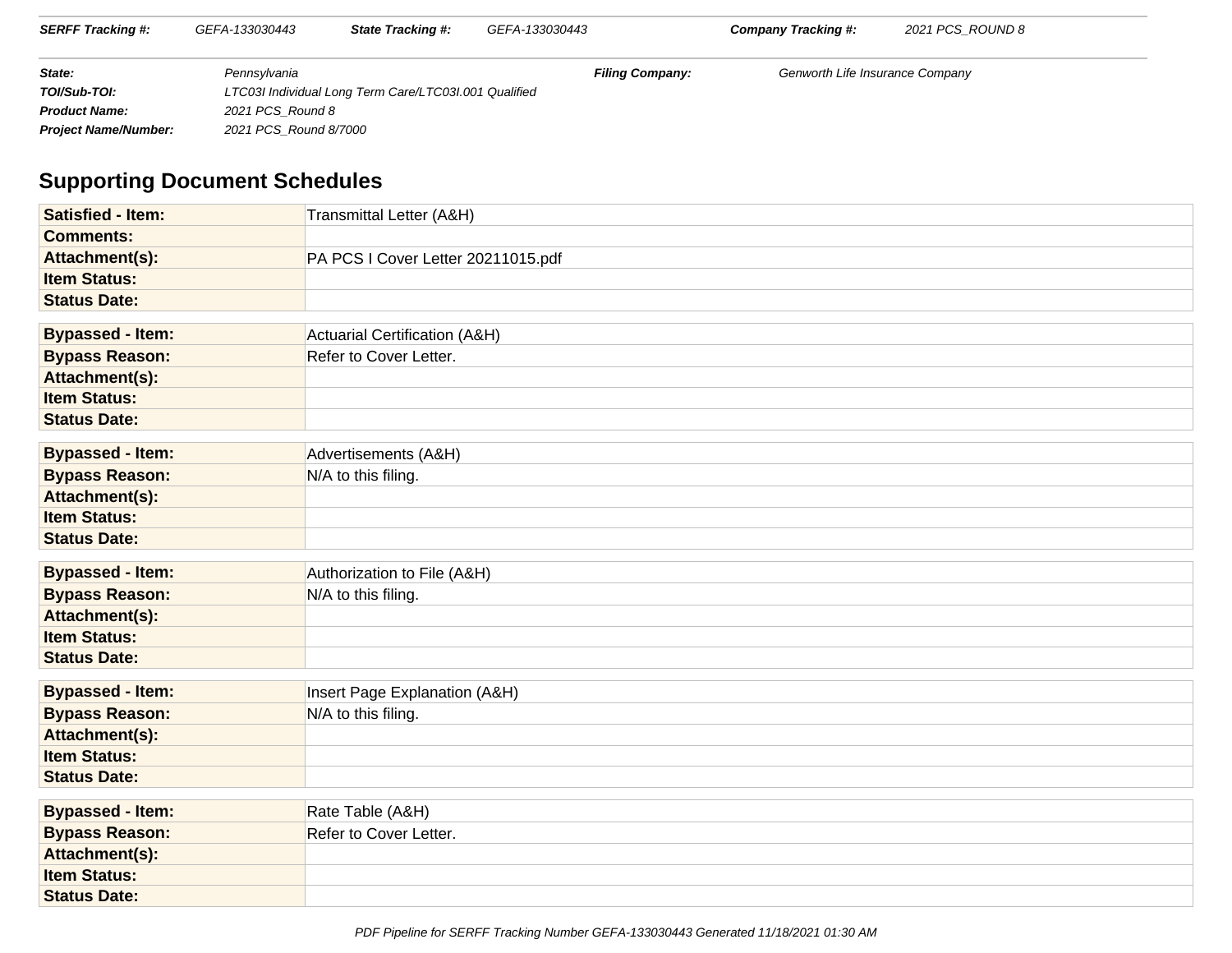| <b>SERFF Tracking #:</b>    | GEFA-133030443        | <b>State Tracking #:</b>                              | GEFA-133030443         | Company Tracking #:             | 2021 PCS ROUND 8 |
|-----------------------------|-----------------------|-------------------------------------------------------|------------------------|---------------------------------|------------------|
| State:                      | Pennsylvania          |                                                       | <b>Filing Company:</b> | Genworth Life Insurance Company |                  |
| TOI/Sub-TOI:                |                       | LTC03I Individual Long Term Care/LTC03I.001 Qualified |                        |                                 |                  |
| <b>Product Name:</b>        | 2021 PCS Round 8      |                                                       |                        |                                 |                  |
| <b>Project Name/Number:</b> | 2021 PCS Round 8/7000 |                                                       |                        |                                 |                  |
|                             |                       |                                                       |                        |                                 |                  |

| <b>Bypassed - Item:</b> | Replacement Form with Highlighted Changes (A&H) |
|-------------------------|-------------------------------------------------|
| <b>Bypass Reason:</b>   | $N/A$ to this filing.                           |
| Attachment(s):          |                                                 |
| <b>Item Status:</b>     |                                                 |
| <b>Status Date:</b>     |                                                 |

| <b>Bypassed - Item:</b> | Advertisement Compliance Certification |
|-------------------------|----------------------------------------|
| <b>Bypass Reason:</b>   | $N/A$ to this filing.                  |
| Attachment(s):          |                                        |
| <b>Item Status:</b>     |                                        |
| <b>Status Date:</b>     |                                        |

| <b>Bypassed - Item:</b> | <b>Reserve Calculation (A&amp;H)</b> |
|-------------------------|--------------------------------------|
| <b>Bypass Reason:</b>   | Refer to Cover Letter.               |
| Attachment(s):          |                                      |
| <b>Item Status:</b>     |                                      |
| <b>Status Date:</b>     |                                      |
|                         |                                      |

| <b>Bypassed - Item:</b> | Variability Explanation (A&H) |
|-------------------------|-------------------------------|
| <b>Bypass Reason:</b>   | N/A to this filing.           |
| Attachment(s):          |                               |
| <b>Item Status:</b>     |                               |
| <b>Status Date:</b>     |                               |